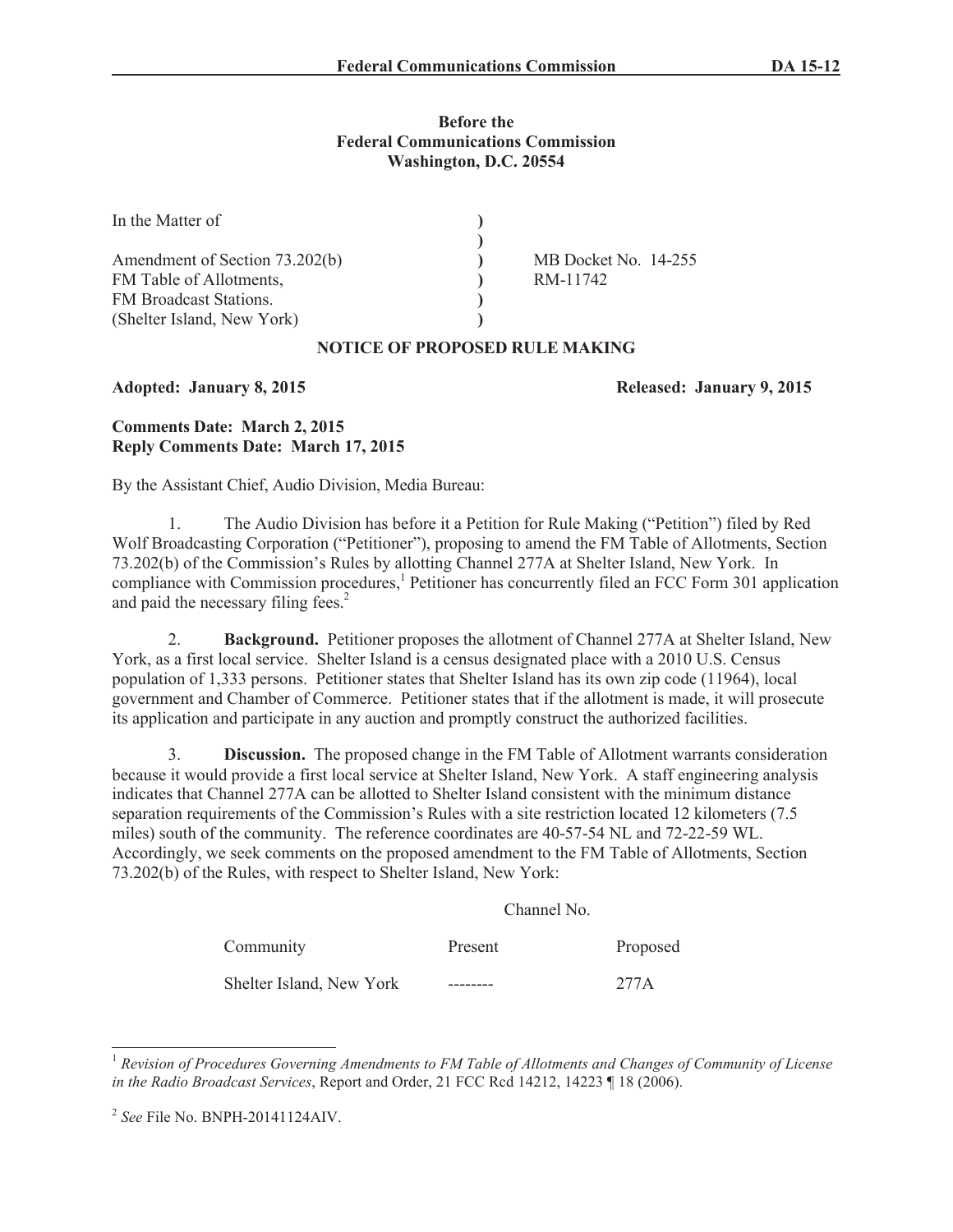4. The Commission's authority to institute rule making proceedings, showings required, cutoff procedures, and filing requirements are contained in the attached *Appendix* and are incorporated by reference herein. In particular, we note that a showing of continuing interest is required by paragraph 2 of the *Appendix* before a channel will be allotted.

5. Pursuant to Section 1.415 and 1.419 of the Commission's Rules,<sup>3</sup> interested parties may file comments on or before, **March 2, 2015**, and reply comments on or before, **March 17, 2015**, and are advised to read the *Appendix* for the proper procedures. Comments should be filed with the Federal Communications Commission, Office of the Secretary, 445 Twelfth Street, SW, TW-A325, Washington, D.C. 20554. Additionally, a copy of such comments should be served on Petitioner, as follows:

Scott Woodworth, Esq. Edinger Associates PLLC 1875 I Street NW, Suite 500 Washington, D.C. 20006

6. Parties must file an original and four paper copies of each filing. Filings can be sent by hand or messenger delivery, by commercial overnight courier, or by first-class or overnight U.S. Postal Service mail. The Commission's contractor, Natek, Inc., will receive hand-delivered or messengerdelivered paper filings for the Commission's Secretary at the Commission's headquarters building located at 445 12<sup>th</sup> Street, S.W., Room TW-A325, Washington, D.C. 20554. The filing hours at this location are 8:00 a.m. to 7:00 p.m. All hand deliveries must be held together with rubber bands or fasteners. Any envelopes must be disposed of before entering the building. Commercial overnight mail (other than U.S. Postal Service Express Mail or Priority Mail) must be sent to 9300 East Hampton Drive, Capitol Heights, MD 20743. U.S. Postal Service first-class mail, Express Mail, and Priority Mail should be addressed to 445 12<sup>th</sup> Street, SW, Washington, D.C. 20554. All filings must be addressed to Marlene H. Dortch, **Secretary, Federal Communications Commission, Office of the Secretary. Any filing that is not addressed to the Office of the Secretary will be treated as filed on the day it is received in the Office of the Secretary.** *See* **47 C.F.R. § 1.7. Accordingly, failure to follow the specified requirements may result in the treatment of a filing as untimely.** 

7. The Commission has determined that the relevant provisions of the Regulatory Flexibility Act of 1980 do not apply to a rule making proceeding to amend the FM Table of Allotments, Section 73.202(b) of the Commission's Rules.<sup>4</sup> This document does not contain new or modified information collection requirements subject to the Paperwork Reduction Act of 1995 (PRA), Public Law 104-13. In addition, therefore, it does not contain any new or modified "information collection burden for small business concerns with fewer than 25 employees," pursuant to the Small Business Paperwork Relief Act of 2002, Public Law 107-198, *see* 44 U.S.C. § 3506(c)(4).

8. For further information concerning this proceeding, contact Rolanda F. Smith, (202) 418- 2700. For purposes of this restricted notice and comment rule making proceeding, members of the public are advised that no *ex parte* presentations are permitted from the time the Commission adopts a *Notice of Proposed Rule Making* until the proceeding has been decided and such decision is no longer subject to reconsideration by the Commission or review by any court. An *ex parte* presentation is not prohibited if specifically requested by the Commission or staff for the clarification or adduction of evidence or resolution of issues in the proceeding. However, any new written information elicited from such a request or a summary of any new oral information shall be served by the person making the presentation upon the

<sup>3</sup> 47 C.F.R. §§ 1.415 and 1.419.

<sup>&</sup>lt;sup>4</sup> See Certification that Section 603 and 604 of the Regulatory Flexibility Act Do Not Apply to Rule Makings to *Amend Sections 73.202(b), 73.504 and 73.606(b) of the Commission's Rules*. 46 FR 11549 (February 9, 1981).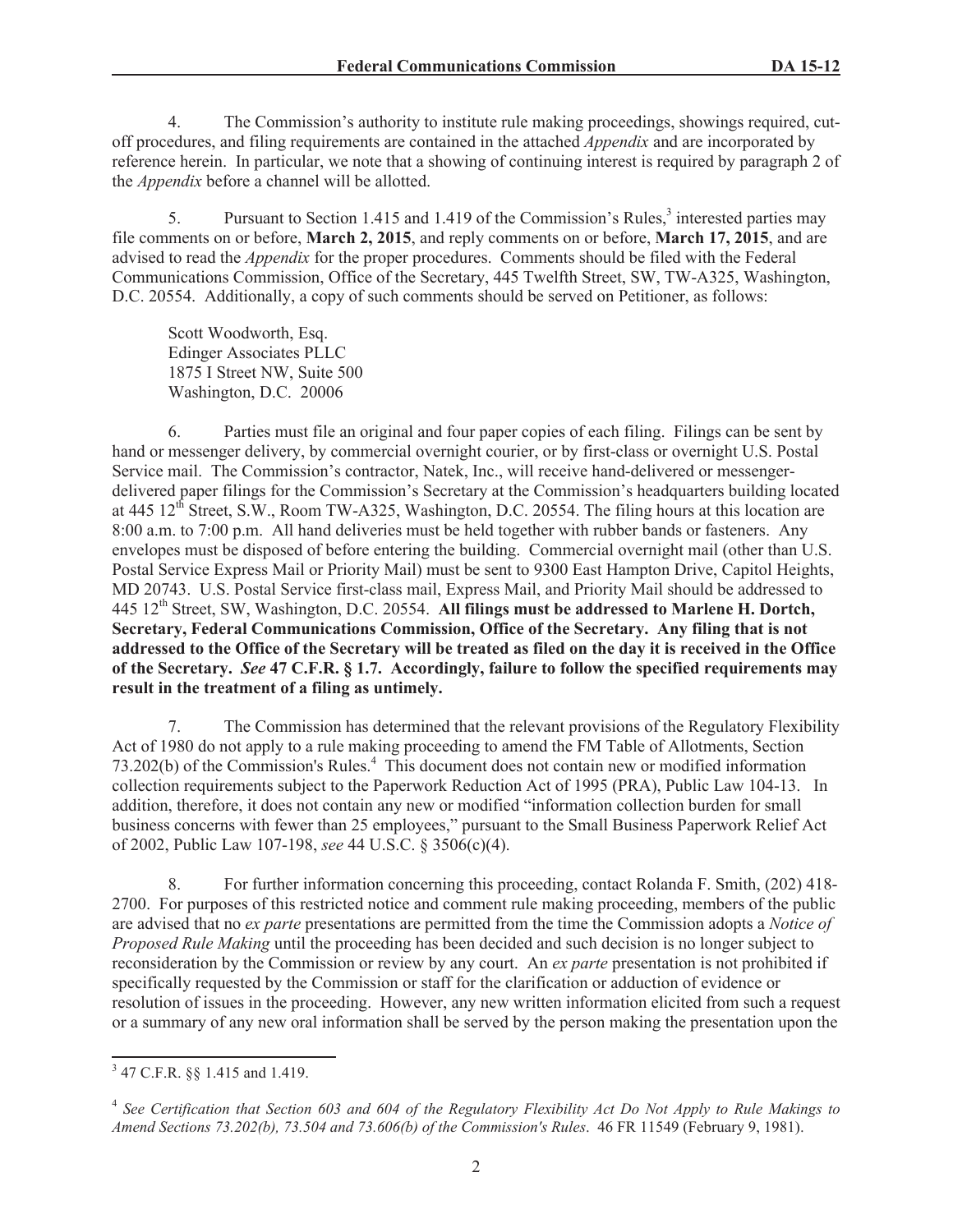other parties to the proceeding unless the Commission specifically waives this service requirement. Any comment which has not been served on the petitioners constitutes an *ex parte* presentation and shall not be considered in the proceeding. Any reply comment which has not been served on the person(s) who filed the comment, to which the reply is directed, constitutes an *ex parte* presentation and shall not be considered in the proceeding.

# FEDERAL COMMUNICATIONS COMMISSION

Nazifa Sawez Assistant Chief Audio Division Media Bureau

Attachment: Appendix